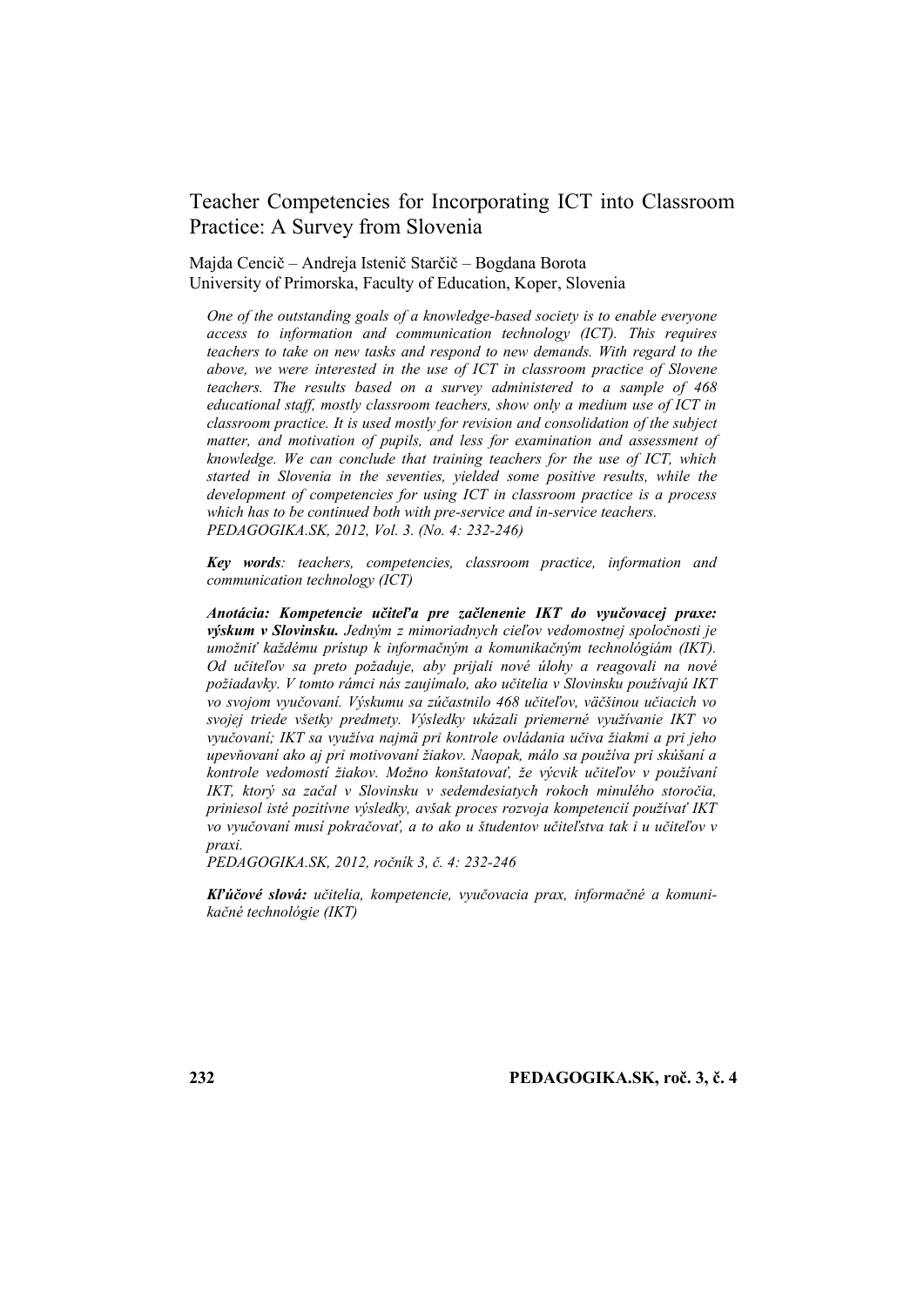#### **Introduction**

With informatisation, the knowledge-based society has put forward new demands for teachers. It has brought about a certain revolution in teaching as well as a revolution in learning (Cohen, Manion, Morrison, 1996, p. 15). A competence based teacher profile has been developed, which includes, as one of the three key teacher competencies, the capacity of using ICT in classroom practice. The necessary teacher competencies are: work with others, with knowledge, technology and information, and work within and for society (Common European Principles for Teacher Competencies and Qualifications, 2004). Our research focused on the competence of Slovene teachers in their use of ICT in classroom practice; how frequently it is used and in which phases of the teaching process. We were also interested to know whether there are differences in the use of ICT in terms of teacher's gender and age, since there is a belief that younger teachers are more skilled in the use of ICT than older ones and that men are better at using technology than women.

#### **Teacher Competence Profile**

European Union documents place great emphasis on teacher education and training (European Report…2000, p. 6). There are of course differences among European countries in terms of the duration of studies and in the relationship between the theoretical and practical part of education. What is common to both, however, is the need for higher qualification of teachers, where one should focus on their ongoing professional development. In the modern knowledge based society, the teacher not only transfers knowledge, but acts as a moderator, organiser of an encouraging learning environment, mentor and promoter of independent learning etc. He therefore needs to be trained for lifelong learning and has to know how to train his/her students or participants in education to do the same. Teacher profession has thus become a profession which successfully masters the teaching process and is capable of reflection, research and modification of teaching practice in the direction of higher quality and efficiency. Modern society enables teachers to be more mobile and to work within different cultures. It also demands of them to be more flexible and to respond to the needs and expectations of their learners and society in general.

The ability to "work with knowledge, technology and information" is one of the three key competencies listed by the Common European Principles for Teacher Competencies and Qualifications (2004), which require teachers to be capable of accessing, analysing, evaluating, reflecting and transferring knowledge with effective technology, while their know how of ICT enables them to effectively include ICT into their classroom practice. At the same time, the document requires teachers to be able to steer their learners in the right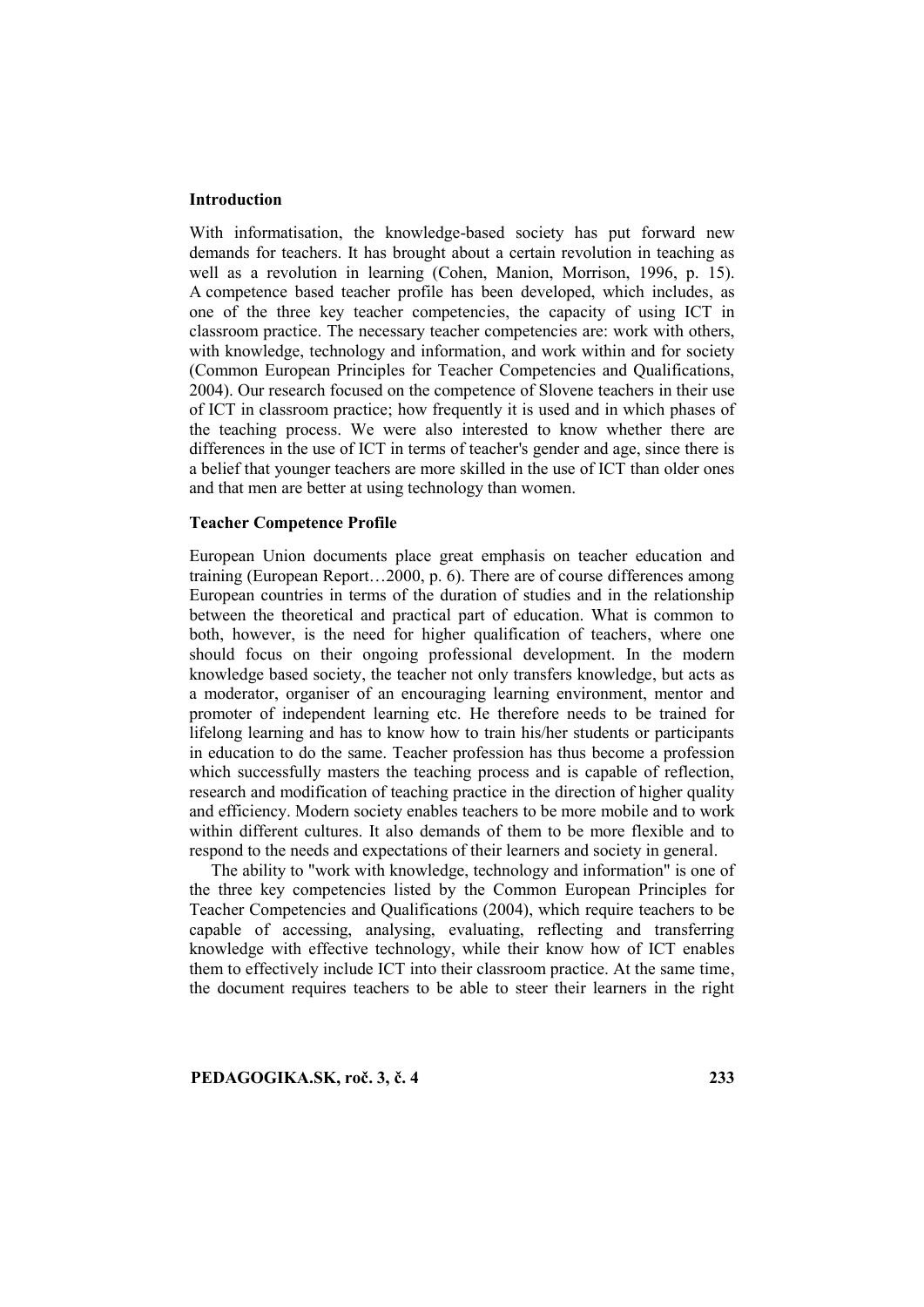direction and help them with networks and virtual learning environments of cooperation and learning. Teachers are required to develop new competencies if they want to teach their students in the right way (Dawson, 2004), and in order to successfully apply ICT into their classroom practice, they have to be not only technologically competent but also information literate.

The European Commission document, entitled the Common European Principles for Teacher Competencies and Qualifications (2004), presents the common European principles referring to the teacher profession, which is a profession based on good education, embedded in the framework of lifelong learning, mobile and based on different partnership liaisons. It highlights the key teacher competencies, which the DeSeCo Project has classified in three broad categories (The Definition and Selection on Key Competencies, 2005). In the document it is said that individuals need to be able to use a wide range of tools for interacting effectively with their environment: both physical ones such as information technology and socio-cultural ones such as the use of language. They need to understand these tools well enough to adapt them for their own purposes and to use them interactively. In an increasingly interdependent world, individuals need to be able to engage with others and interact in heterogeneous groups. They also need to be able to take responsibility for managing their own lives, place their lives in the broader social context and act autonomously. These categories are interrelated, and collectively form a basis for identifying and mapping key competencies.

Competence category 1, which is relevant for our research, is using tools interactively (The Definition and Selection on Key Competencies, 2005). This document explains that using tools interactively requires more than having access to the tools and the necessary technical skills. Individuals need to create and adapt knowledge and skills which requires a certain familiarity with the tool itself as well as the understanding of how it changes the way one can interact with the world and accomplish broader goals.

In 1999, Finland defined ICT competencies at three levels: elementary, advanced and special competencies (Ristimaki et al., 2006). Almost all special competencies, i.e. the competence for participatory learning and teaching and for one's own development (participating in web communities), innovative work with ICT and research, for creativity in the development of digital learning multimedia sources and materials, have since then become the basic competencies teachers use in. teaching and learning, for evaluating their own teaching practice, as well as for their professional development.

The development of competencies begins during initial teacher education, while further on the responsibility for the development and quality of competencies becomes part of the ongoing teacher education and training. In Slovenia, the Ministry of Education and Sport is responsible for ongoing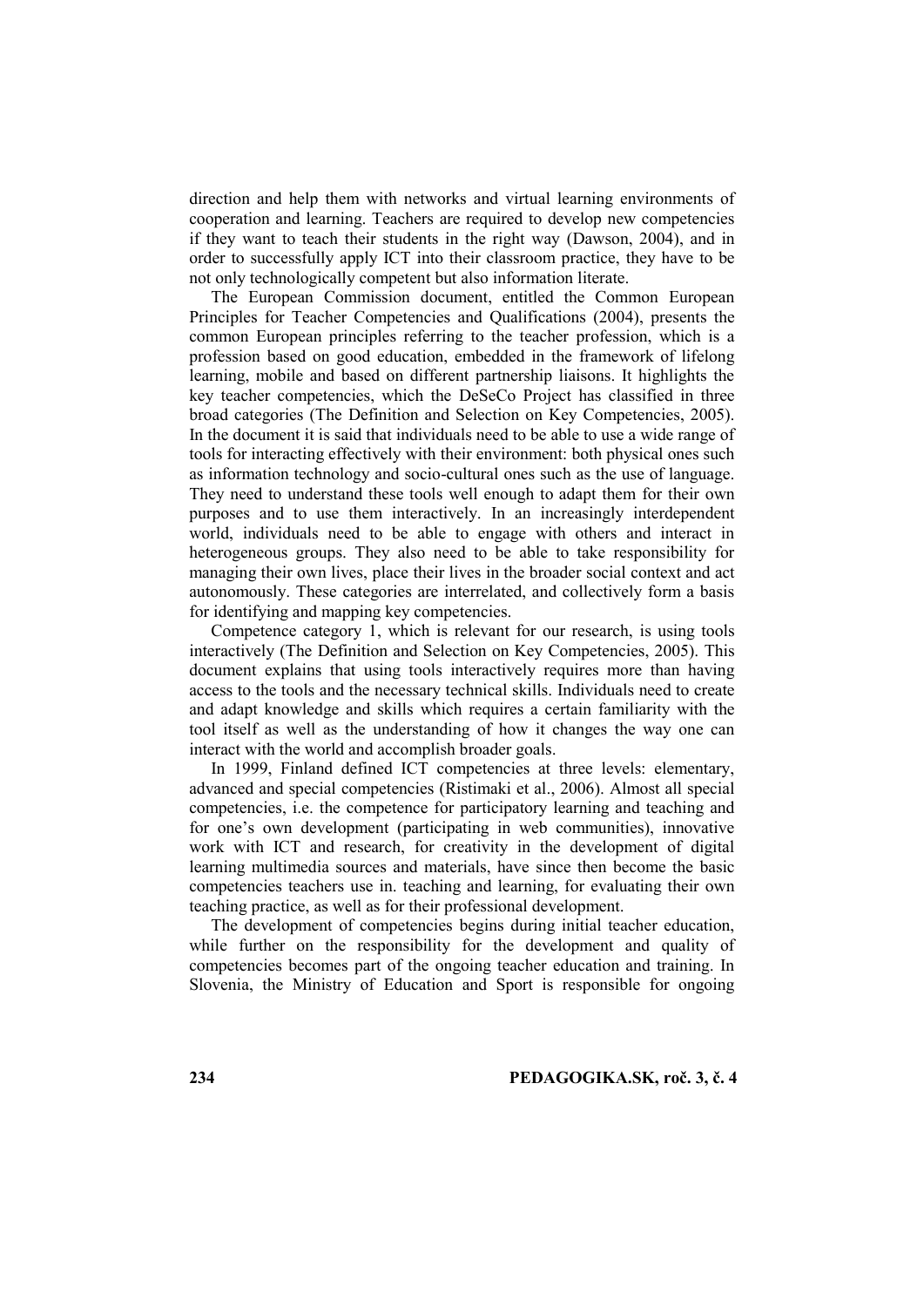professional teacher training, and every year it offers different programmes of such training. In the seventies, special programmes of computer literacy, intended for professionals to use ICT in education, were introduced to equip teachers with computer literacy. Recently, attention has been focused on training models with emphasis on a long term training process rather than on one time seminars only (Istenič Starčič, 2008).

New ICT competencies for teachers include new knowledge, skills, actual use in practice as well as a different understanding of the whole ICT issue. Teachers need to change their understanding of the school as a place where knowledge is acquired. Instead, they should see it as a place where one learns how to learn (Tareef, 2005, p. 55).

Modern society encourages and tries to develop new partnerships, which function at different levels. Within institutions, there are liaisons in form of team or participatory work, which includes joint planning, joint execution of classroom practice and joint evaluation of results and work. It is the use of ICT in classroom practice that impacts team work, because it brings together teachers of different study areas, including computer technicians. With ICT support, teachers can interact with other teachers. Through the Internet, intranet, e-mail, websites, etc. they can communicate and present opinions or express attitudes and in this way enrich their everyday teaching, be it preparation, execution or evaluation of classroom practice.

#### **The Use of ICT in Classroom Practice**

In teaching, the learner-centred approach or the approach "from teaching to learning" has been gaining ground. Within this approach, the role of ICT is relevant for encouraging learning at the level of the curriculum as a whole and for all the subjects, not only at the level of individual subjects, with the fundamental skills of the knowledge-based society being incorporated. ICT has all the potentials for promoting the learner centred approaches, for interactive abilities, for creativity based on multimodal use of audiovisual communication means which enable the development of basic – transferable competencies (such as communication, participation, critical thinking, problem solving, learning to learn) in all learners and in all subject areas. In this way the learners can adopt a more active role in knowledge acquisition and become more responsible for their own learning. They can even become experts in a certain area. The teachers, on the other hand, need to become more sensitive to the individual needs of their pupils and have to provide for good leadership and support in the learning process.

The advantages of using ICT in classroom practice are also in the achievement of interdisciplinary goals (Tong, Trinidad, 2005). With the use of ICT, the learners acquire different competencies formerly connected with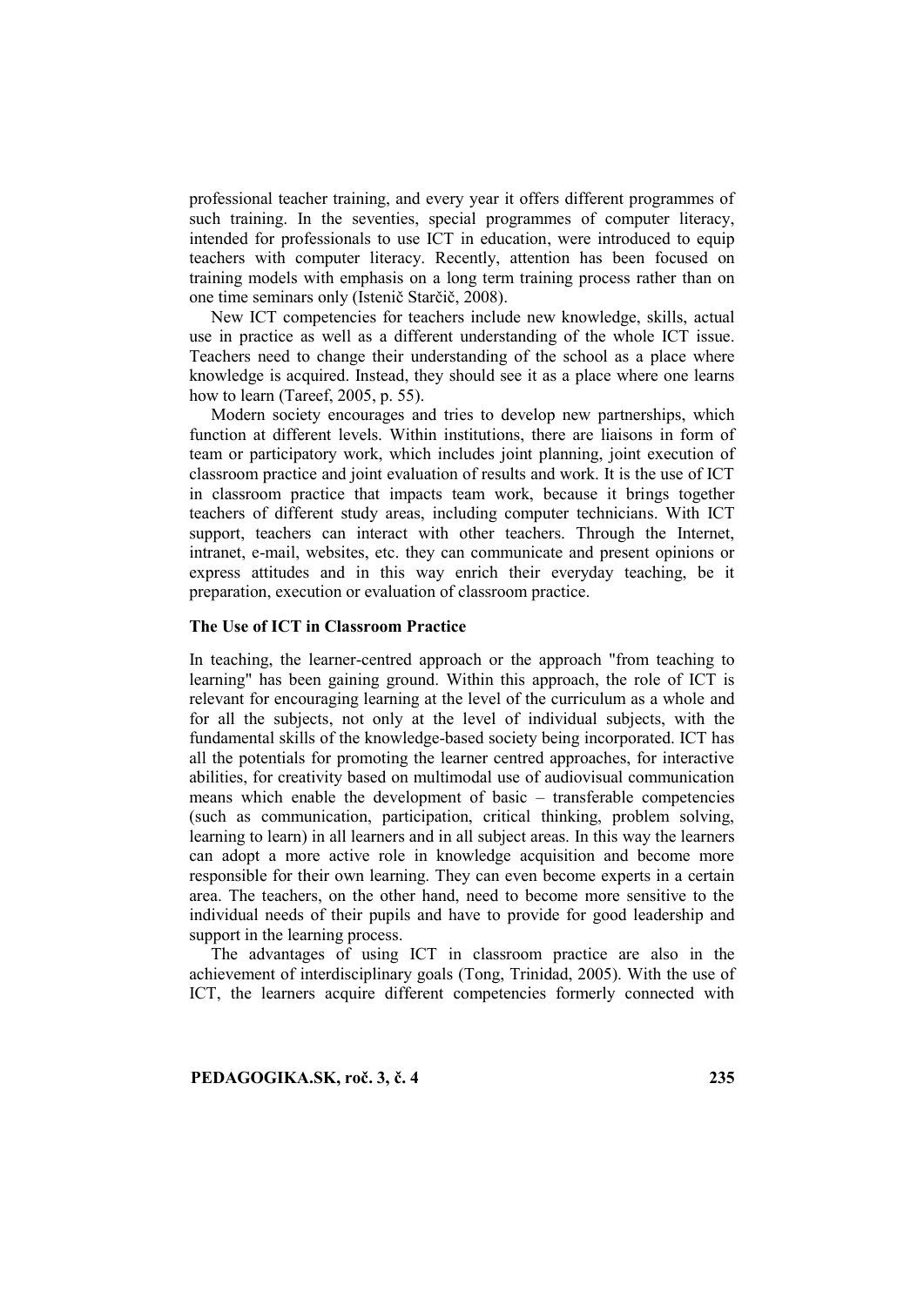individual subjects. Learners can collect data in cross-subject areas, analyse and organise them, present their results, participate with their peers and in this way acquire various social skills. ICT also enables the production of authentic work (ibid.) since learners can create their own web side, make and write their own postcard etc.

There are, however, also some objections to the use of ICT in classroom practice. These claim that learners using ICT in class do not learn the subject matter because they focus on the visual effects and graphics (Jones, 2006), that authenticity is sometimes questionable, the richness of expression of pupils decreases as does the use of libraries etc (Young, 2005).

ICT is an important factor and should not be disregarded in today's society. We need to change our mind set, moving from learning with computer support (behaviouristic model) to the social and constructivist model of ICT use, which sees teaching and learning in a transformational role of changing one's understanding and personality (Dawson, 2004).

#### **Research on ICT use in Classroom Practice in Slovenia**

We have already mentioned that ICT does have some tradition in the Slovene school system and that it has become indispensable in everyday life. In our survey we sought to answer the following questions: (1) how ICT is actually used, (2) in which phases of the teaching process it is used the most frequently, (3) whether there are differences in the ICT use in terms of gender, and (4) whether younger teachers use ICT more frequently than older ones etc.

The data were collected with the questionnaire which included numerical 5 points scales ranging from 5 (major use) to 1 (minor use) and some closed and open ended questions. Reliability of the questionnaire (Cronbach alpha) was 0.95.

#### *The Sample*

The questionnaires were completed by 468 educators, of which 89.9 % were classroom teachers (who teach all subjects), 5.5 % were subject teachers, 4 % were pre-school teachers and only 0,7 % of respondents were pedagogues who do not teach pupils (e.g., social workers, psychologists etc.). Since classroom teachers prevailed and since the survey focussed on them, we will continue using the term classroom teachers, taking into account the fact that the number of other respondents was insignificant.

As for the qualification and education of participants, the majority had university education (251 or 55.9 %). The proportion of teachers with a higher education degree was smaller (192 or 42.8 %), while the number of participants with secondary education only was the smallest, only 6 or 1.3 % (one was a classroom teacher and the other five pre-school teachers). These numbers show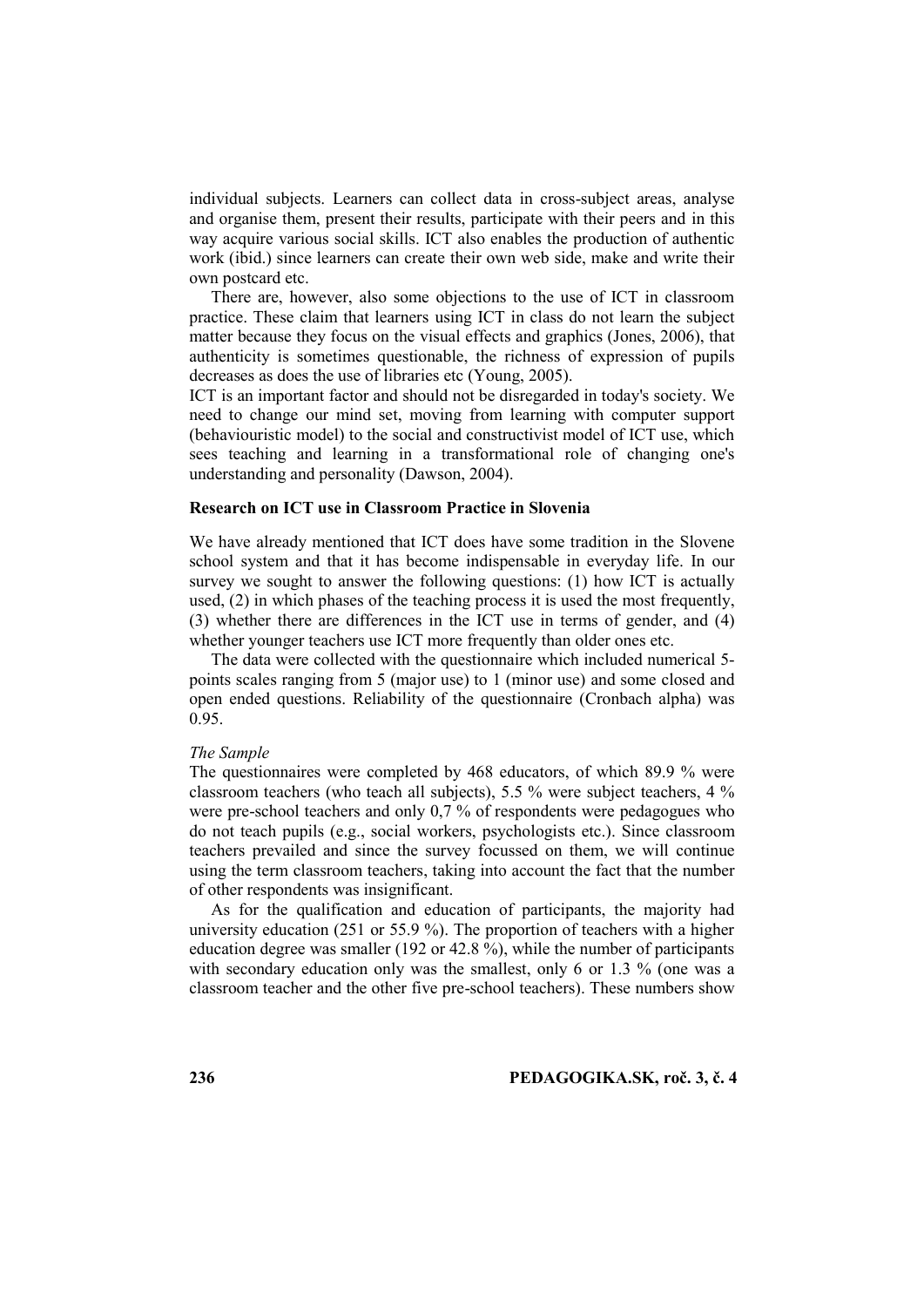that at the classroom level of primary education there are more teachers with university degrees than with only higher education degrees and that those with only secondary education are an exception and are mainly pre-school teachers.

According to our expectations, the majority of respondents were women (435 or 95.2 %) with a far smaller proportion of men (22 or 4.8 %). Less than half the men were employed at the classroom level, more than half at the subject level and none of them were either pedagogical staff or teachers at the pre-school level.

The average age of the respondents was 38.4 years, ranging from 23 to 60 years, standard deviation being 7.98. For data processing purposes we divided the teachers into three groups, the younger teachers (from 23 to 30 years), middle aged teachers (from 31 to 45 years) and older teachers (from 46 to 60 years).

The average number of years of service was 15.1 years, ranging from 1 to 40 years of work in school, the standard deviation here being higher, 9.04.

#### *Data processing*

The paper presents the results expressed in descriptive and bivariate statistics. The t-test for independent samples was used, and the variance analysis was used under the assumption of equal variance. In some sections of the text the results are illustrated by verbal statements of respondents in the survey.

#### **Results and Interpretation**

#### *Teaching Methods*

In the Table 1 we can see that according to respondents ICT is used mostly for consolidation (Mean =  $3.52$ ) and revision (Mean =  $3.45$ ) of the subject matter. The results confirm the opinion of some experts (Batagelj, 1999) that ICT is more appropriate for the deepening and consolidation of pupils´ knowledge and for the individualisation of classroom practice.

A similar finding was in other studies where the majority of schools used ICT for practicing and not for the construction of knowledge (Law et al., 2000; Tong and Trinidad, 2005). Brown (2000) claims that we need to find out the purpose behind the use of ICT, whether it is for the construction of knowledge with the support of technology or only for compiling information with the help of the computer. Our results show that the average use of ICT in the explanation of new subject matter is somewhere mid-range (Mean = 2.78), which points to a certain concordance of concerns about what the teachers might have had in mind as the explanation of new subject matter or the compilation of data or the construction of knowledge. It is believed (Lonergan, 2004) that when ICT is used for more demanding purposes it has a positive effect on pupils´ learning. This author also discovered that teachers in less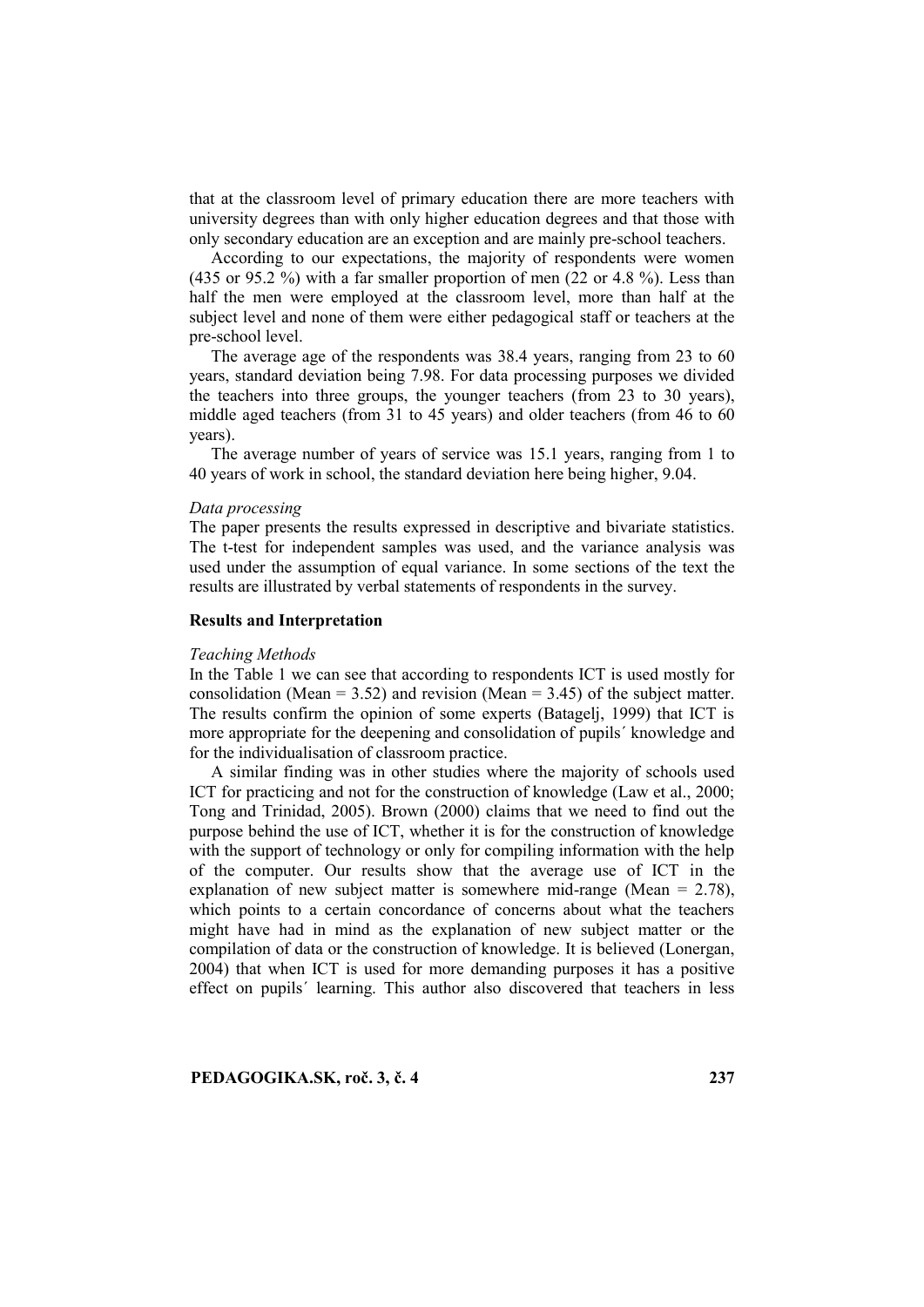developed schools use ICT for revision and drill more than for research and communication, the latter being more frequently the case in better developed schools. The approach can be justified on the assumption that pupils first have to develop the lower learning strategies through practice in order to reach higher learning activities. Unfortunately these pupils often do not have the opportunity to make progress in the development of higher knowledge levels. The author believes that lower and higher levels of knowledge and thinking are not separated and that effective classroom practice has to take this into account and combine both levels of learning and knowledge.

| Use of ICT<br>for:                  | Mean | Gender | $\mathbf n$ | Mean | <b>SD</b> | Levene's test |       | t-test   |     |       |
|-------------------------------------|------|--------|-------------|------|-----------|---------------|-------|----------|-----|-------|
|                                     |      |        |             |      |           | F             | R     |          | df  | 2p    |
| motivation                          | 3.08 | W      | 430         | 3.09 | 1.04      | 0.685         | 0.408 | $-0.621$ | 450 | 0.535 |
|                                     |      | М      | 22          | 3.23 | 1.11      |               |       |          |     |       |
| explanation<br>of subject<br>matter | 2.78 | W      | 426         | 2.77 | 0.95      | 0.045         | 0.832 | $-0.895$ | 446 | 0.371 |
|                                     |      | M      | 22          | 2.95 | 1.09      |               |       |          |     |       |
| consolidation                       | 3.52 | W      | 428         | 3.53 | 1.14      | 1.772         | 0.184 | 1.017    | 448 | 0.310 |
|                                     |      | М      | 22          | 3.27 | 1.31      |               |       |          |     |       |
| revision                            | 3.45 | W      | 427         | 3.46 | 1.15      | 2.010         | 0.157 | 1.287    | 447 | 0.199 |
|                                     |      | М      | 22          | 3.14 | 1.36      |               |       |          |     |       |
| examination                         | 2.22 | W      | 427         | 2.20 | 1.14      | 3.815         | 0.051 | $-1.169$ | 447 | 0.243 |
|                                     |      | М      | 22          | 2.50 | 1.44      |               |       |          |     |       |
| assessment                          | 1.89 | W      | 426         | 1.88 | 1.05      | 1.716         | 0.191 | $-1.326$ | 446 | 0.186 |
|                                     |      | М      | 22          | 2.18 | 1.22      |               |       |          |     |       |

Table 1: **Differences in the use of ICT according to aims of instruction and the teacher's gender**

*Note: W – women, M – men; the scale ranged from 5 (major use) to 1 (minor use);*

*n – number of respondents; SD – standard deviation; F-value; t-value; df – degrees of freedom; 2p – statistical significance*

In our research, sufficient representation of ICT was reached for the motivation of pupils for learning (Mean  $= 3.08$ ). Brown (2000), for example, presents five ways of learning: (1) learning through work, (2) learning through research, (3) learning by reflection, (4) learning by construction, and (5) learning through visualisation with the support of ICT, which is based on the visualisation supported by the use of video and television. This kind of learning provides for more motivation. A similar opinion was expressed by some of the teachers using ICT in their classroom practice. It is believed (Henigsman, 2009) that learning with computer support enables the search for information. It focuses on the process and not solely on the results of learning. An example is given (ibid.) that in Slovene pupils learning bears a negative connotation and releases negative feelings since it is connected with a sedentary position behind a desk covered with books and is accompanied by the fear of lack of knowledge. On the other hand, pupils find learning with the help of a computer more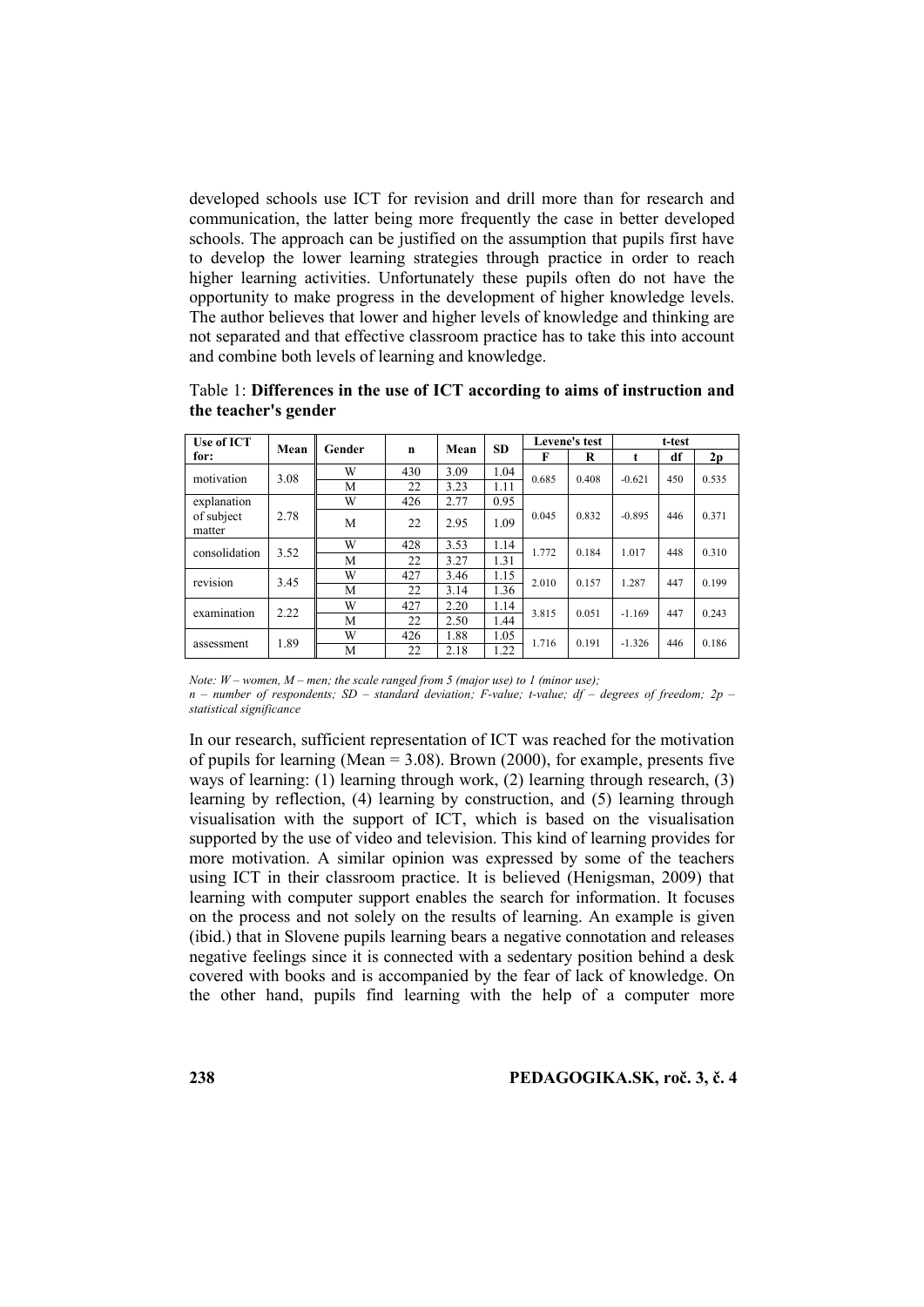interesting and diverse. One teacher from our sample expressed an opinion that: *"When using a computer, pupils are more motivated and more interested. Perhaps the reason for this is the fact that in schools computer is still some kind of novelty and pupils have not as yet got used to it. They are bored by the frontal teaching method."* 

Another opinion: *"All these years schools have been using the same teaching aids – blackboard and chalk and (if the children are lucky) also a poster or two. Such lessons are monotonous, and towards the end of the year the children become bored. The ideal solution would be to enhance classroom practice by using diverse teaching aids, something that is not so very ordinary and in this way draw the attention of the children and get them to work. Then they could remember the new subject matter better and find the lessons more attractive."* In order to reduce the monotony of lessons as much as possible, the Slovene schools are increasingly implementing interactive blackboards.

There was, however, also a contradictory opinion: *"It is difficult to motivate some pupils for a specific task, because they only want to play games* (on the computer)*."* This shows that motivating pupils is not easier with the help of the computer, and it has to be carefully planned, as well as other activities on the computer so that pupils do not switch over to the use of the computer they are well acquainted with in their spare time.

The lowest average results were achieved for the examination (Mean  $=$ 2.22) and assessment of knowledge of pupils (Mean  $= 1.89$ ), although there was also the opinion that ICT is: *"very useful for examination or consolidation".*

There is some assumption that ICT is not suitable for "alternative conceptions" of education, e.g. for Waldorf schools. However, one of the teachers at the Waldorf school wrote: *"Teachers at the Waldorf school are using ICT a great deal. Without the Internet it is almost impossible to survive nowadays ... in this way we gain information and knowledge which we pass on to our pupils."*

One can speculate about what the teachers had in mind while answering the questionnaire items; whether they understood ICT to be a means for writing and making copies of written tests or whether they had in mind new ways of examination and assessment, such as portfolio and other substitutions of paperand-pencil tests.

Teachers included in the survey believe that the use of ICT for the examination and assessment of knowledge of pupils is closer to the information society where authentic assessment is carried out (Tong and Trinidad, 2005) and also: *"It is the computer that is examining the pupils and not the teacher."*

Interactive blackboards offer teachers numerous possibilities for quick and simple examination of pupils if, of course, the teachers are able to use them for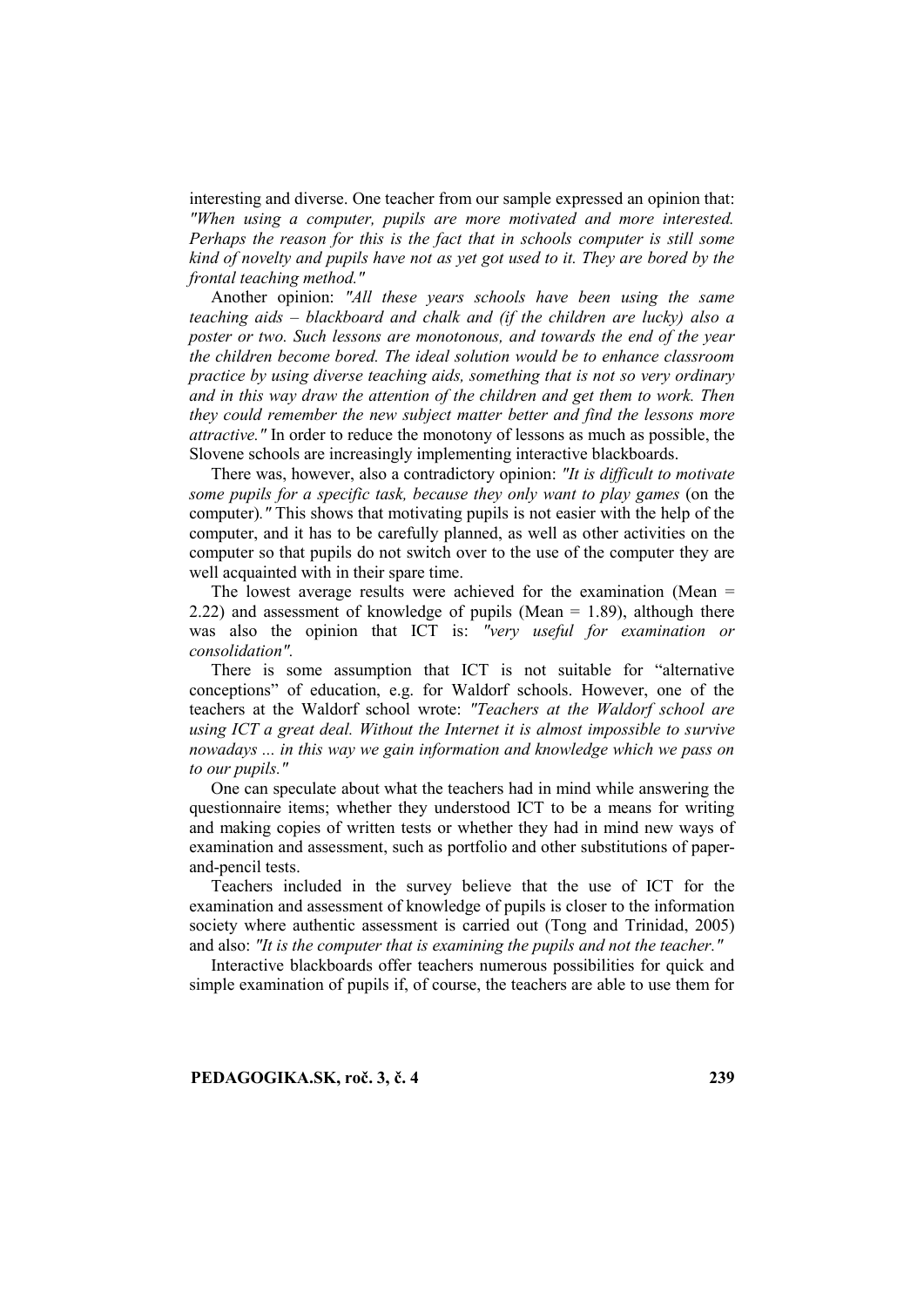this purpose. Unfortunately, there are still many teachers who focus more on learning how to use the technology and not on how to use the technology for learning (Brown, 2000).

## *Differences between Female and Male Teachers*

Our results (Table 1) show that in terms of gender, no statistically significant differences have been found between teachers, though the arithmetic mean is higher with men (with the exception of consolidation and revision).

This is in contrast with some of the past research which has shown that women use the Internet less than men (European Report on Quality Indicators of Lifelong Learning, 2002, p. 57). The data of the Statistical Office of the Republic of Slovenia showed only a relatively lesser use of the Internet by women than by men (44.4 % men as opposed to 42.0 % women who use the Internet). According to the Eurostat research, the differences between the genders in the use of the Internet are decreasing (Statistics in focus …, 2007). The results of the research on the digital divide in Europe point to a decrease of the digital divide between the genders (Statistics in focus …, 2005). Similar results were found in the research about the use of ICT in Slovene households from 2004 (Uporaba…, 2005).

#### *Differences in terms of Teachers Age*

Table 2 shows that there was no statistically significant difference in terms of teachers´ age and their use of ICT in classroom practice. The use of ICT in classroom practice is probably the result of systematic computer literacy programmes in Slovenia. The result can also be confirmed by the number of pedagogies attending programmes of ongoing teacher training. The research, carried out in Slovenia in 2004/05 found that even the pedagogical workers with several years of work were attending education and training programmes and no decrease in attendance was noted, on the opposite, the numbers were increasing, which we attributed to "renewed susceptibility to influence." (Cencič, Polak, Devjak, 2005, p. 106)

In connection with the above, it is not surprising that the variance analysis did not show any statistically relevant differences between the participating teachers and the use of ICT in classroom practice with regard to the work they perform and the level of their qualification. We can conclude that the training of teachers for the use of ICT brought about positive results but that the development of the competence for using ICT in class is a process which needs to be continued at the undergraduate as well as postgraduate levels of studies, and it has to continue within ongoing professional teacher education and training programmes of information literacy, focusing especially on the task of how to best include ICT in classroom practice. ICT is not only a means of motivation but rather a means for designing or constructing new knowledge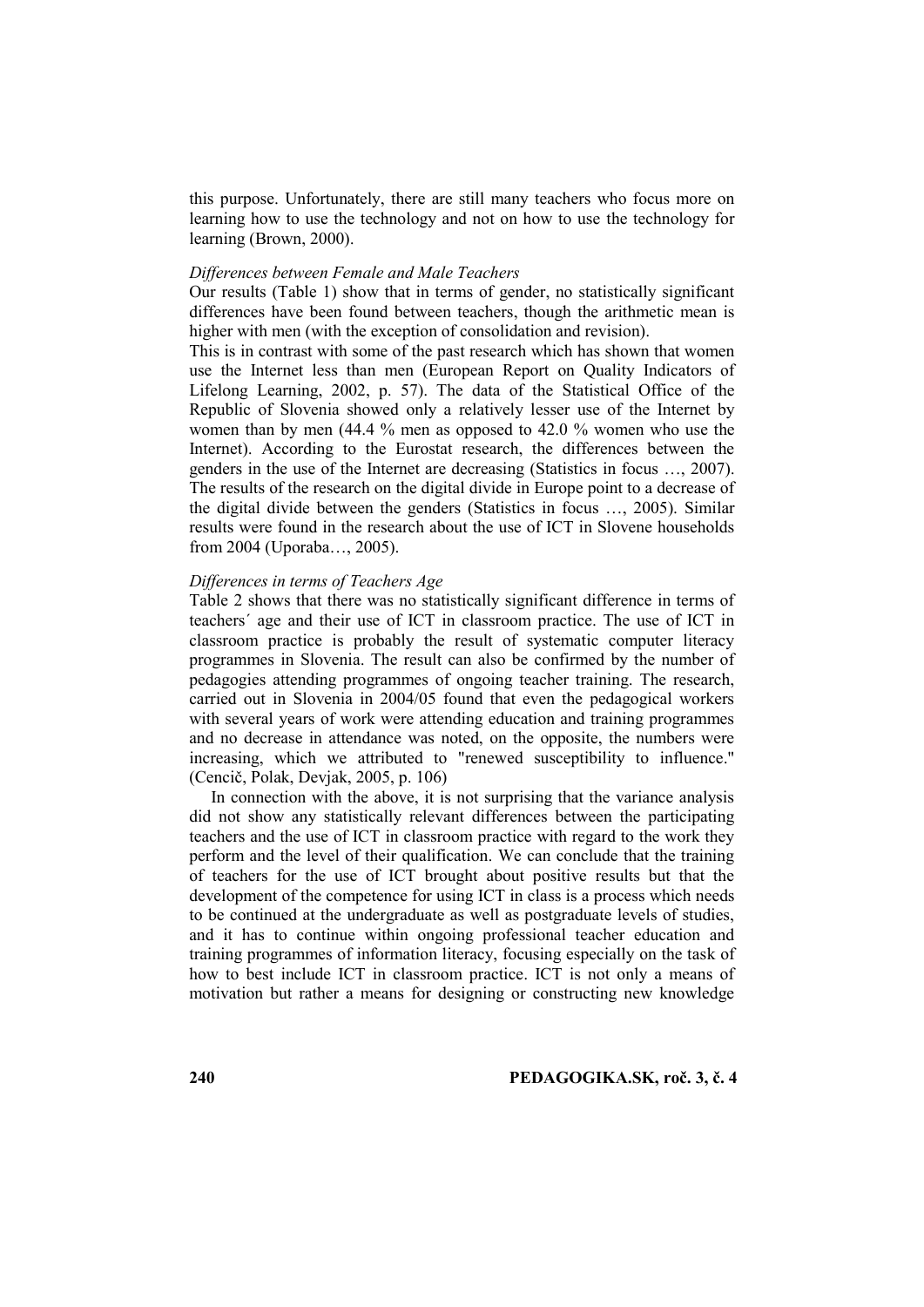and should therefore be implemented at all levels of the educational process; in the process of the acquisition of new knowledge, for its consolidation, examination and assessment.

The results in Table 2 are interesting since they are different from those of some other research (e.g., Lonergan, 2004), where younger teachers, who had grown up using the computer and were introduced to its use, use ICT more than their older colleagues. In the already mentioned research about the use of ICT in Slovene households (Uporaba…, 2005) the data showed that the computer and the Internet were mostly used by the young persons in the household and that with age the use tended to diminish.

| Use of ICT                          | Teacher's | $\mathbf n$ | Mean | <b>SD</b> |              | Levene's test for equality of | Variance |       |       |       |
|-------------------------------------|-----------|-------------|------|-----------|--------------|-------------------------------|----------|-------|-------|-------|
| for:                                | age       |             |      |           |              | variance                      | analysis |       |       |       |
|                                     |           |             |      |           | $\mathbf{F}$ | $dfl$ ,                       | $df_2$   | p     | F     | p     |
| motivation                          | younger   | 101         | 3.00 | 1.077     |              | $\overline{2}$                | 442      | 0.991 | 0.785 | 0.457 |
|                                     | middle a. | 318         | 3.10 | 1.041     | 0.009        |                               |          |       |       |       |
|                                     | older     | 26          | 3.27 | 0.962     |              |                               |          |       |       |       |
|                                     | total     | 445         | 3.09 | 1.045     |              |                               |          |       |       |       |
| explanation<br>of subject<br>matter | younger   | 100         | 2.80 | 0.995     | 0.136        | $\overline{c}$                | 438      | 0.873 | 0.130 | 0.878 |
|                                     | middle a. | 315         | 2.78 | 0.945     |              |                               |          |       |       |       |
|                                     | older     | 26          | 2.69 | 1.011     |              |                               |          |       |       |       |
|                                     | total     | 441         | 2.78 | 0.958     |              |                               |          |       |       |       |
| consolidation                       | younger   | 101         | 3.44 | 1.252     | 2.184        | $\overline{2}$                | 440      | 0.114 | 0.386 | 0.680 |
|                                     | middle a. | 316         | 3.53 | 1.111     |              |                               |          |       |       |       |
|                                     | older     | 26          | 3.62 | 1.203     |              |                               |          |       |       |       |
|                                     | total     | 443         | 3.52 | 1.148     |              |                               |          |       |       |       |
| revision                            | younger   | 101         | 3.31 | 1.223     | 0.688        | $\overline{2}$                | 439      | 0.503 | 1.016 | 0.363 |
|                                     | middle a. | 315         | 3.50 | 1.133     |              |                               |          |       |       |       |
|                                     | older     | 26          | 3.46 | 1.174     |              |                               |          |       |       |       |
|                                     | total     | 442         | 3.45 | 1.156     |              |                               |          |       |       |       |
| examination                         | younger   | 101         | 2.06 | 1.121     | 0.395        | $\overline{2}$                | 439      | 0.674 | 1.316 | 0.269 |
|                                     | middle a. | 317         | 2.26 | 1.174     |              |                               |          |       |       |       |
|                                     | older     | 24          | 2.33 | 1.167     |              |                               |          |       |       |       |
|                                     | total     | 442         | 2.22 | 1.163     |              |                               |          |       |       |       |
| assessment                          | younger   | 100         | 1.77 | 1.004     | 0.770        | $\overline{c}$                | 438      | 0.464 | 1.370 | 0.255 |
|                                     | middle a. | 316         | 1.94 | 1.082     |              |                               |          |       |       |       |
|                                     | older     | 25          | 1.72 | 0.891     |              |                               |          |       |       |       |
|                                     | total     | 441         | 1.89 | 1.056     |              |                               |          |       |       |       |

Table 2: **Results of the variance analysis in terms of teacher's age**

*Note same as with Table 1*

This was confirmed by some of the statements in our survey, as for example: *"Similar to other teachers, I was not too enthusiastic about the use of ICT in school. At least not at the beginning. But the reason was myself. I believe that people have difficulties accepting change, which is especially true if one is ignorant in the area. When I became skilled in the use of ICT and when I learned more about it, I started implementing it in the educational*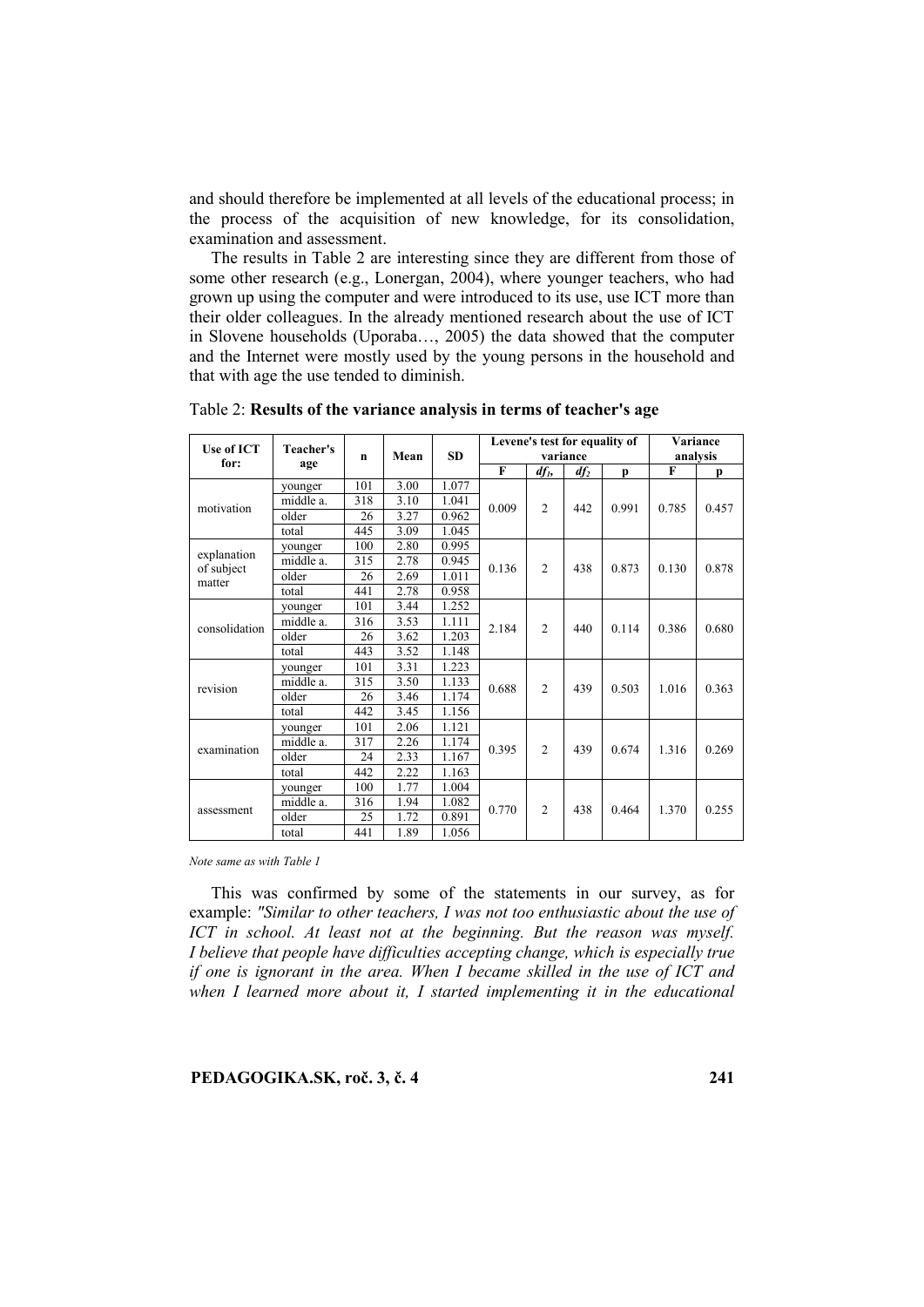*process. It is mainly the older teachers who are "afraid" of it. They think it is very complicated and therefore tend to reject it..."*

Or: *"Younger teachers feel close to this kind of work and so they use it regularly. Only few of the teachers (older ones) are still not using modern technology – problem of adjustment."*

And: *"Older teachers are afraid of using ICT - especially the computer and the Internet. The younger teachers use them more frequently."*

Certain international studies (European Report on Quality Indicators of Lifelong Learning, 2002, p. 57-58) claim that older persons (55 years or older) exhibit more limitations in the use of ICT than other generations and the access to the Internet differs with regard to the degree of education. However, the Scottish research on the use of ICT for teaching purposes at the primary school level found out that the use of ICT was not connected with the teacher's age (Williams et al., 1998). Similarly, the SITES study from 2006 showed that with the natural sciences and mathematics teachers the use of ICT was not related with their age.

## **Conclusion**

When looking at the questionnaire data, we have to admit both advantages and limits of this research method. Questionnaire is a perfect instrument for gathering data with large samples of respondents. However, investigators are unable to check the validity of the respondents´ answers. The questionnaire answers were declarations of respondents of their use of ICT, and we had no proof of what teachers really use in their classrooms. This is a limitation of our data.

It is said that computers are the most patient of teachers (Jasim, 2002). We do not advocate the opinion that because of this characteristic we should use them instead of teachers, but rather that teachers should, where appropriate, implement them into their classroom practice. Of course, there remain certain tasks where the use of "paper and pencil" method will continue to be preferred. We can also agree with the opinion of Dawson (2004, p. 408) that ICT is only a tool and that effective teaching still depends heavily on the teachers teaching with heart. The author stresses that we need good teachers and not only good tools.

This is the reason why teachers must be competent for work with ICT and why they must use it not only as a means of motivation or for revision and consolidation, which is the practice in Slovene schools according to their opinions, but for the development or construction of knowledge, which, as the results have shown, is not as yet sufficiently present. The results from the survey have shown that the development of competence for using ICT in classroom practice is a process. The Bologna reform process in Europe places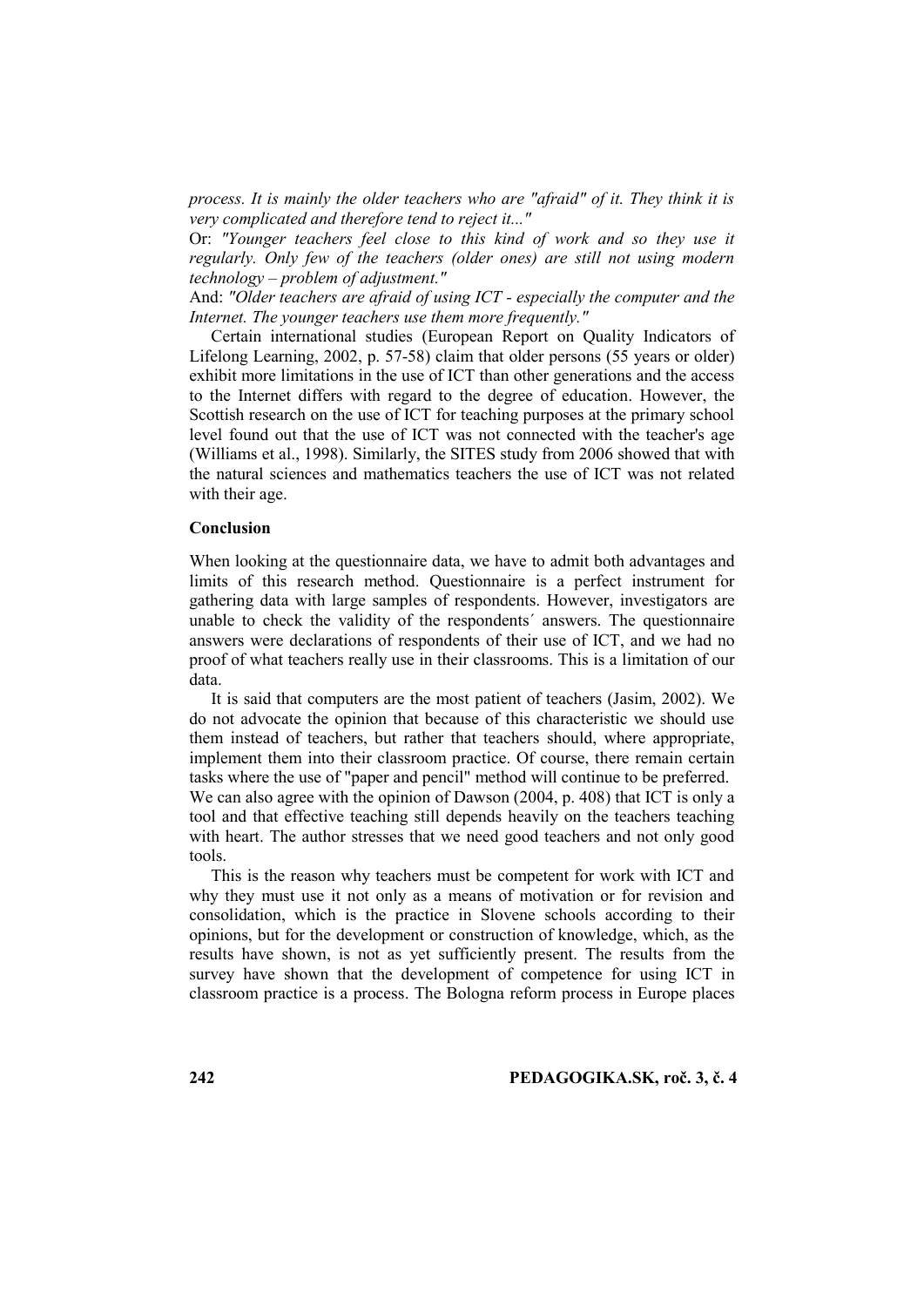great emphasis on the subjects of educational technology as well as on the general and specific ICT competencies within individual subjects. At the postgraduate teacher education study level the opportunities for research work in the area of ICT have also been provided.

The role of the teacher in class is changing. The new role or new roles are far more demanding because the teacher constantly has to upgrade his/her knowledge and has to follow the changes and prepare for work differently. It is here that ICT can be of great assistance; it can facilitate organisational tasks, help in the preparation of stimulating learning environments by using the multimedia, through liaisons and cooperation at the work place and also externally through the exchange of know-how and experiences.

#### REFERENCES

- BATAGELJ, V. 1999. *Analiza možnosti uporabe IKT pri podpori izobraževanja na daljavo v osnovni in srednji šoli*. [viewed January 17, 2006]. Retrieved from [<http://www.educa.fmf.uni-lj.si/izodel/dela/mirk/MirkAnap.htm>](http://www.educa.fmf.uni-lj.si/izodel/dela/mirk/MirkAnap.htm)
- BROWN, M. 2000. Review Essay: Teaching with Technology by Priscila Norton & Karin Wiburg and Learning with Technology: A Constructivist Perspective by David Jonassen, Kyle Peck & Brent Wilson. *International Electronic Journal For Leadership in Learning*. [online] Vol. 4, No. 5. [viewed March 3, 2006]. Retrieved from <http://www.acs.ucalgary.ca/~iejll/volume4/brown v4n5.html>
- CENCIČ, M., POLAK, A., DEVJAK, T. 2005. Nadaljnje izobraževanje in usposabljanje pedagoških delavcev ter njihov profesionalni razvoj. In *Sodobna pedagogika*, Vol. 56, No. 5, p. 100 - 113.
- COHEN, L., MANION, L., MORRISON, K. 1996. *A Guide to Teaching Practice*. London, New York: Routledge. 494 s. ISBN 0-415-14221-0.
- COMMON EUROPEAN PRINCIPLES FOR TEACHER COMPETENCES AND QUALIFICATIONS 2004. [online] [viewed Oct. 10 2009]. Retrieved from <http://ec.europa.eu/education/policies/2010/doc/principles\_en.pdf>
- DAWSON, D. 2004. Information and Communication technology and the teacher of the Future. In *Education and Information Technology*, Vol. 9, No. 4, p. 405-408.
- EUROPEAN REPORT ON THE QUALITY OF SCHOOL EDUCATION: SIXTEEN QUALITY INDICATORS 2000. Luxemburg: Office for Official Publications of the European Communities. [online] [viewed Oct. 10, 2009]. Retrieved from <http://ec.europa.eu/education/policies/educ/indic/rapinen.pdf>
- EUROPEAN REPORT ON QUALITY INDICATORS OF LIFELONG LEARNING: FIFTEEN QUALITY INDICATORS 2002. Brussels : European Commission. [online] [viewed Oct. 10, 2009]. Retrieved from <http://www.bolognaberlin2003.de/pdf/Report.pdf>
- HENIGSMAN, V*.* 2009. *Uporaba računalnika pri pouku likovne vzgoje v osnovni šoli : magistrsko delo*. Ljubljana : [V. Henigsman]. 159 p.
- *INOVATIVNOST IN USTVARJALNOST KLJUČNA ZA PRIHODNOST IZOBRAŽEVANJA IN USPOSABLJANJA* 2008. [online] [viewed June 16, 2006].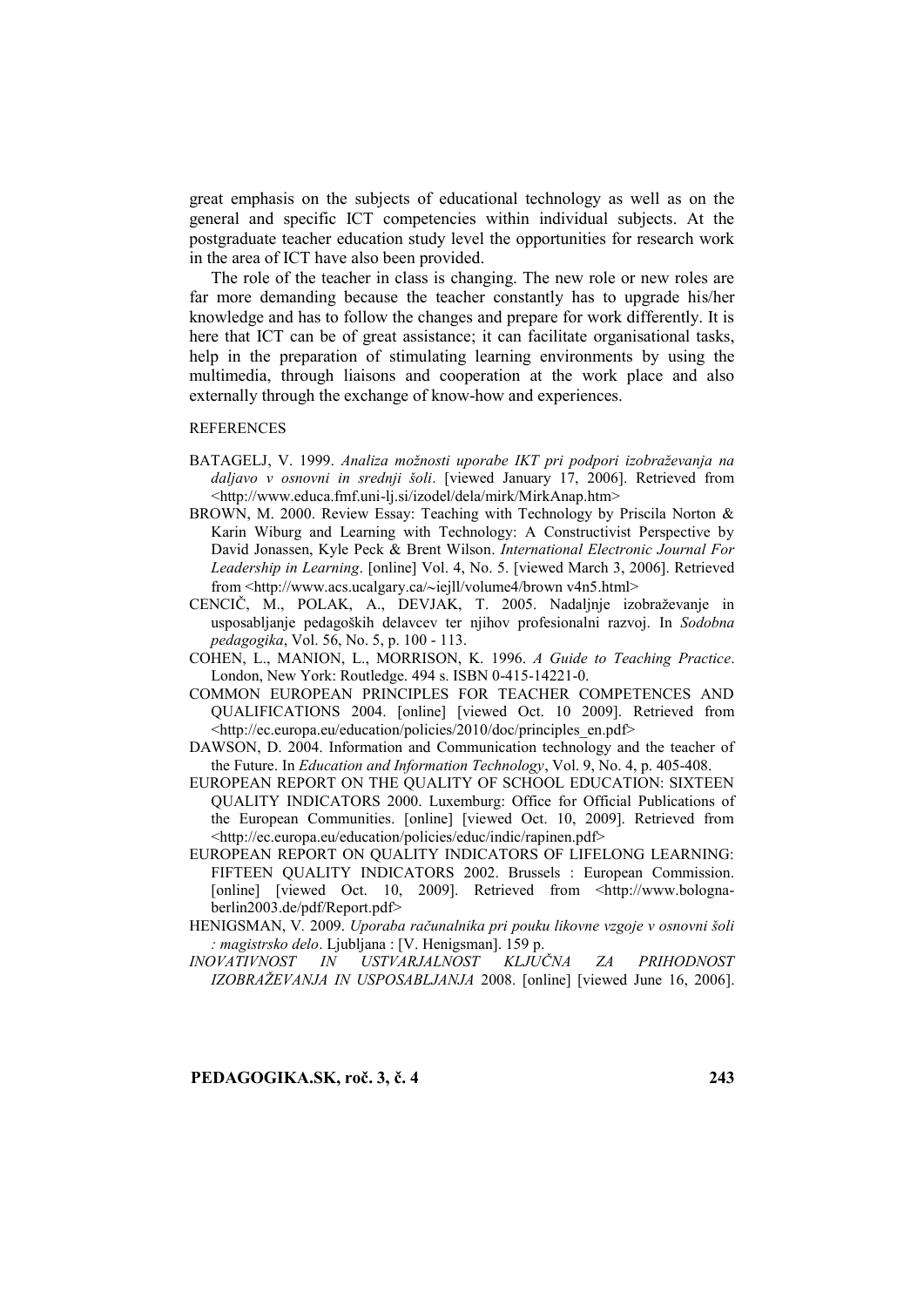Retrieved from <http://www.eu.2008.si/si/News and documents/press releases/April/0410MSS.html>

- ISTENIČ STARČIČ, A. 2008. Sustaining Teacher's Professional Development and Training through Web-Based Communities of Practice. In *SAINT, International Symposium on Applications and the Internet.* Turku : IEEE Computer Society, p. 317 - 320.
- JASIM, S. A. 2002. The Information Revolution: What Has It Got to do With the Curriculum? In *JISTE*, Vol. 6, No 2, p. 19-24.
- JONES, B. 2006. *Interactive Learning Fails Reading Test*. [online] [viewed January 1, 2006]. Retrieved from [<http://www.smh.com.au/news/technology/interactive](http://www.smh.com.au/news/technology/interactive-learning_flops...)learning flops...>
- YOUNG, J. R. 2005. Professors Give Mixed Reviews of Internet's Educational Impact. [online] [viewed January 17, 2006]. Retrieved from [<http://lifelong.blogspot.com/2005/08/internet-in-pouk.html>](http://lifelong.blogspot.com/2005/08/internet-in-pouk.html)
- LAW, N., PELGRUM, W. J., MONSEUR, C., BRESE, F., CARSTENS, R., VOOGT, J., PLOMP, T., ANDERSON, R. E. 2008. Study design and methodology. In LAW, N., PELGRUM, W. Y., PLOMP, T. (eds.) *Pedagogy and ICT use in Schools Around the World: Findings from the IEA SITES 2006 Study*. Hong Kong, New York : Comparative Education Research Centre, NY Springer, p. 16-37.
- LONERGAN, J. M. 2004. *Preparing Urban Teachers to Use Technology for Instruction.* [online] [viewed September 6, 2004]. Retrieved from [<http://web5.epnet.com/citation.asp?tb=1&\\_...Y2+st%5BO+%2DLonergan+91FA](http://web5.epnet.com/citation.asp?tb=1&_...Y2+st%5BO+%2DLonergan+91FA&cf=1&fn=1&rn=1)  $&c \neq 1&m=1&m=1>$
- RISTIMAKI, E., NIEMI H., TISSARI, V., MIKKOLA, A., JAKKU-SIHVONEN, R. 2006. Promoting the Pedagogical use of ICT in Finnish Universities and Teacher Education Programmes. In Jakku-Sihvonen, R., Niemi; H. (eds.) *Research-Based Teacher Education in Finland. Reflection by Finnish Teacher Educators*. Turku : Finnish Educational Research Association, p. 123–150.
- *STATISTICS IN FOCUS. The digital Divide in Europe* 38/2005. 2005. Eurostat. [online] [viewed June 7, 2009]. Retrieved from <http://epp.eurostat.ec.europa.eu/cache/ITY\_OFFPUB/KS-NP-05-038/EN/KS-NP-05-038-EN.PDF>
- TAREEF, A. B. 2005. Teachers' Attitudes toward Computerizing Curricula in Jordan: Ma'an Schools a Case Study. In *JISTE*, Vol. 9, No. 2, p. 55-62.
- *THE DEFINITION AND SELECTION ON KEY COMPETENCIES* 2005. [online] [viewed March 4, 2010]. Retrieved from  $\lt$ http://www.oecd.org/dataoecs/47/61735070367.pdf  $>$
- TONG, K. P., TRINIDAD, S. G. 2005. Conditions and Constraints of Sustainable Innovative Pedagogical Practices Using Technology. In *International Electronic Journal For Leadership in Learning.* [online] Vol. 9, No. 3. [viewed March 3, 2006]. Retrieved from [<http://www.acs.ucalgary.ca/%7Eiejll/volume9/tong](http://www.acs.ucalgary.ca/~iejll/volume9/tong) trinidad.html>
- UPORABA INFORMACIJSKO-KOMUNIKACIJSKE TEHNOLOGIJE (IKT) V GOSPODINJSTVIH 2005. In *Bilten statističnega društva Slovenije*. Vol. 28, No. 50, p. 29-34.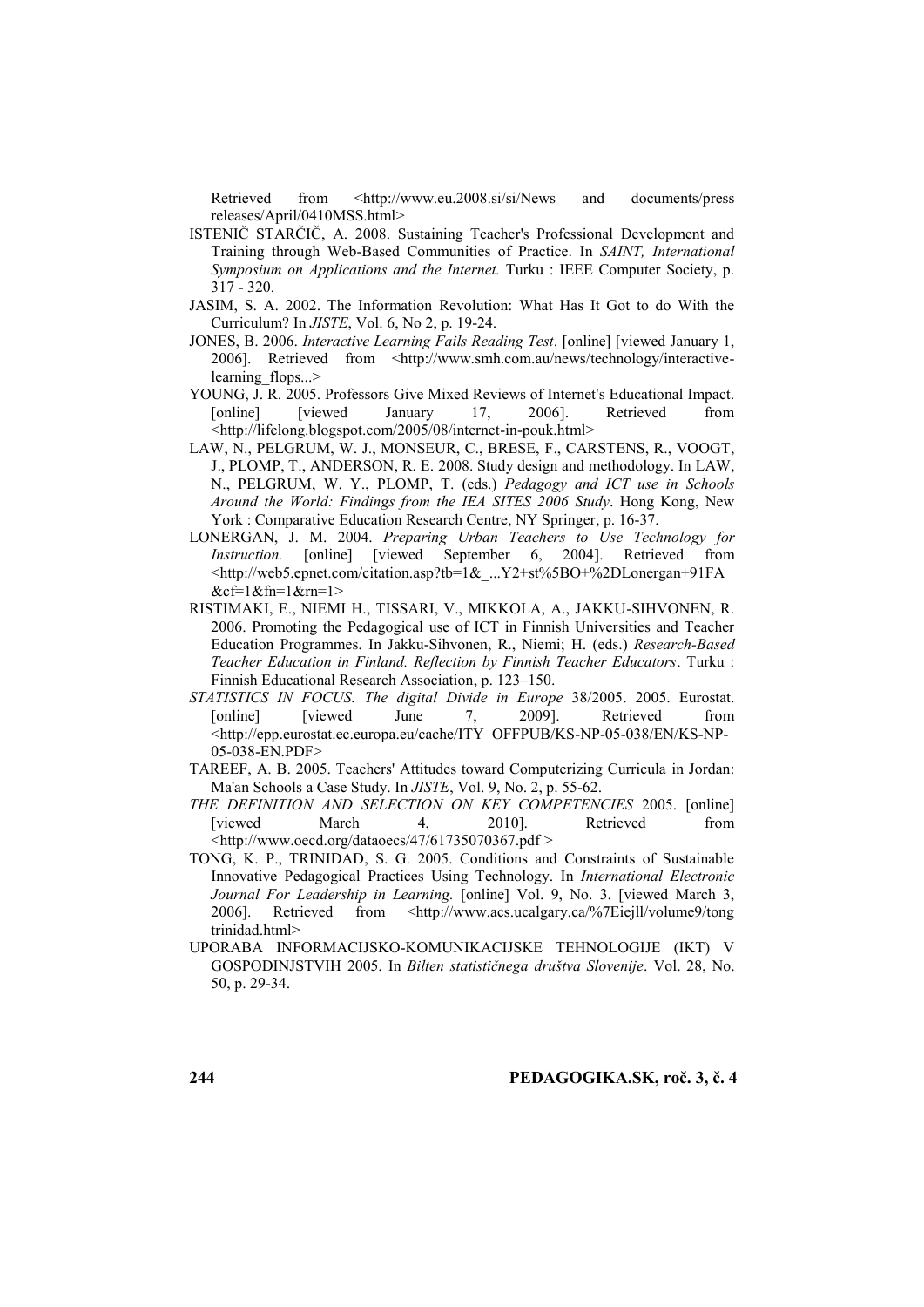WILLIAMS, D., WILSON, K., RICHARDSON, A., TUSON, J., COLES, L. 1998. *Teachers' ICT Skills and Knowledge Needs, Final Report to SOEID*. [online] [viewed May 5, 2009]. Retrieved from

[<http://www.scotland.gov.uk/library/ict/append-section3.htm>](http://www.scotland.gov.uk/library/ict/append-section3.htm)

*Dr. Majda Cencič is associate professor of Educational Research and Didactics at the University of Primorska. Her recent research interests include teachers' professional development, evaluation research, research methods, teachers' use of information and communications technology, assessment, history of teacher education, teaching methods etc. She has been involved in 8 national projects as a co-ordinator or a partner. She has been coordinator of the new study programme Educational Studies at the Faculty of Education, University of Primorska. She is the author of the book Kako poteka pedagoško raziskovanje (The Process of Pedagogical Research, 2009). She is a co-author of the books Research Views of the Development of Pedagogical Practice (2007) and Šola za znanje učiteljev (School for the Teachers' Knowledge, 2004).* 

*Dr. Andreja Istenič Starčič is associate professor of didactics. Her academic interests include educational technology, ICT supported learning, teacher education, ICT assisted learning for people with special needs, ICT in health care, media education, contemporary learning theories, innovation and creative production of multimedia contents and individual and social aspects of professional learning and work identities. She has published journal articles and chapters in books.* 

*She edited scientific monographs and is in editorial boards of The British Journal of Educational Technology, The Turkish Online journal of Education Technology, International Journal of Advanced Corporate Learning, and International Lournal: Emerging Technologies in Learning. She is a reviewer of many SSCI journals and a funding convenor of the European Educational Research Association Network Didactics.* 

*Dr. Bogdana Borota is an associate professor of Music Education. Educational Research and Didactics at the University of Primorska. Her recent research fields are music education in early childhood and the use of ICT in music education. During the project The inclusion of information technology into teaching and learning models (2004 – 2006) she and her co-workers developed a prototype computer learning environment called Musical Image Format, Rhythm. This was included in experimental research in music education (within the project Encouragigng research culture and innovation in instruction throught the process of teachers' lifelong learning, 2008 – 2010).*